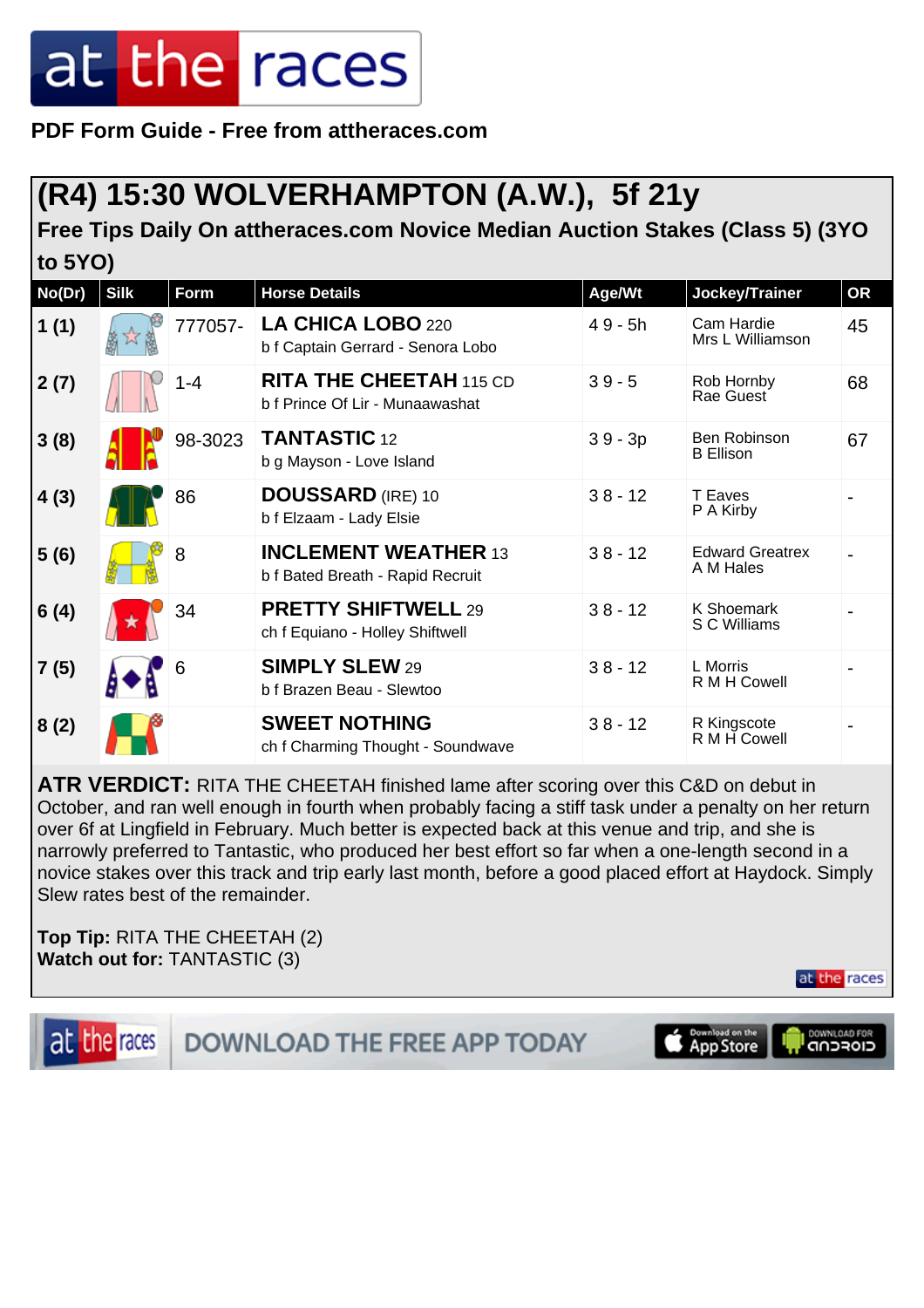**PDF Form Guide - Free from attheraces.com**

|                                         |             |             | (R5) 16:05 WOLVERHAMPTON (A.W.), 6f 20y                         |            |                                         |           |
|-----------------------------------------|-------------|-------------|-----------------------------------------------------------------|------------|-----------------------------------------|-----------|
| EBC Group Handicap (Class 5) (3YO only) |             |             |                                                                 |            |                                         |           |
| No(Dr)                                  | <b>Silk</b> | <b>Form</b> | <b>Horse Details</b>                                            | Age/Wt     | Jockey/Trainer                          | <b>OR</b> |
| 1(2)                                    |             | 622-6       | <b>HIGHEST AMBITION (FR) 21</b><br>b c Siyouni - High Story     | $39 - 8h$  | <b>B A Curtis</b><br>M Botti            | 76        |
| 2(8)                                    |             | 5514-03     | FIRST LOTT 22 D<br>b f Harbour Watch - Don't Tell Mary          | $39 - 8p1$ | R Kingscote<br>Tom Dascombe             | 76        |
| 3(5)                                    |             | 453-        | <b>LION RING</b> (IRE) $204$<br>b c The Last Lion - Bling Ring  | $39 - 7$   | <b>Robert Tart</b><br>Jane Chapple-Hyam | 75        |
| 4(1)                                    |             | 5368-1      | <b>SIGNORA PRINCESS 62</b><br>b f Harbour Watch - Signora Queen | $39 - 5$   | T Eaves<br>K A Ryan                     | 73        |
| 5(9)                                    |             | 31-264      | <b>GOOD LISTENER</b> (IRE) 18<br>b g Mehmas - Looks Great       | $39 - 5$   | <b>DOUBTFUL</b><br>R Hannon             | 73        |
| 6(7)                                    |             | 220-149     | <b>ELECTRIC BLUE 48 BF</b><br>ch f Gleneagles - Blue Geranium   | $39 - 3$   | L Morris<br>J Tate                      | 71        |
| 7(3)                                    |             | 1-63354     | <b>GLOBAL VISION (IRE) 36</b><br>gr g Markaz - Vision Of Peace  | $38 - 13p$ | Stefano Cherchi (5)<br>C A Dwyer        | 67        |
| 8(10)                                   |             | 0579-2      | <b>THE WATERMAN 10</b><br>b g Charm Spirit - Amira              | $38 - 12$  | <b>Hector Crouch</b><br>Tom Ward        | 66        |
| 9(4)                                    |             | 60-37       | READMAN 21<br>b g Showcasing - Blue Aegean                      | $38 - 11$  | <b>K Shoemark</b><br><b>K R Burke</b>   | 65        |
| 10(6)                                   |             | 6-65354     | <b>NAGASAKI DREAM 21</b><br>b g Bated Breath - Calakanga        | $38 - 5$   | Faye McManoman<br>(3)<br>A Berry        | 59        |

**ATR VERDICT:** HIGHEST AMBITION was too keen for his own good when making his return at Nottingham last month but his two efforts at this course have seen him finish second and the son of Siyouni is capable of getting off the mark at the fifth attempt. Lion Ring showed some promise on all three outings at Dundalk when with Mick Halford and could be an interesting purchase for Jane Chapple-Hyam, having cost 28,000gns at the Tattersalls sale in February, while a 4lb rise is unlikely to stop Signora Princess from being competitive following her success at Catterick in April.

**Top Tip:** HIGHEST AMBITION (1) **Watch out for:** LION RING (3)

at the races **DOWNLOAD THE FREE APP TODAY** 

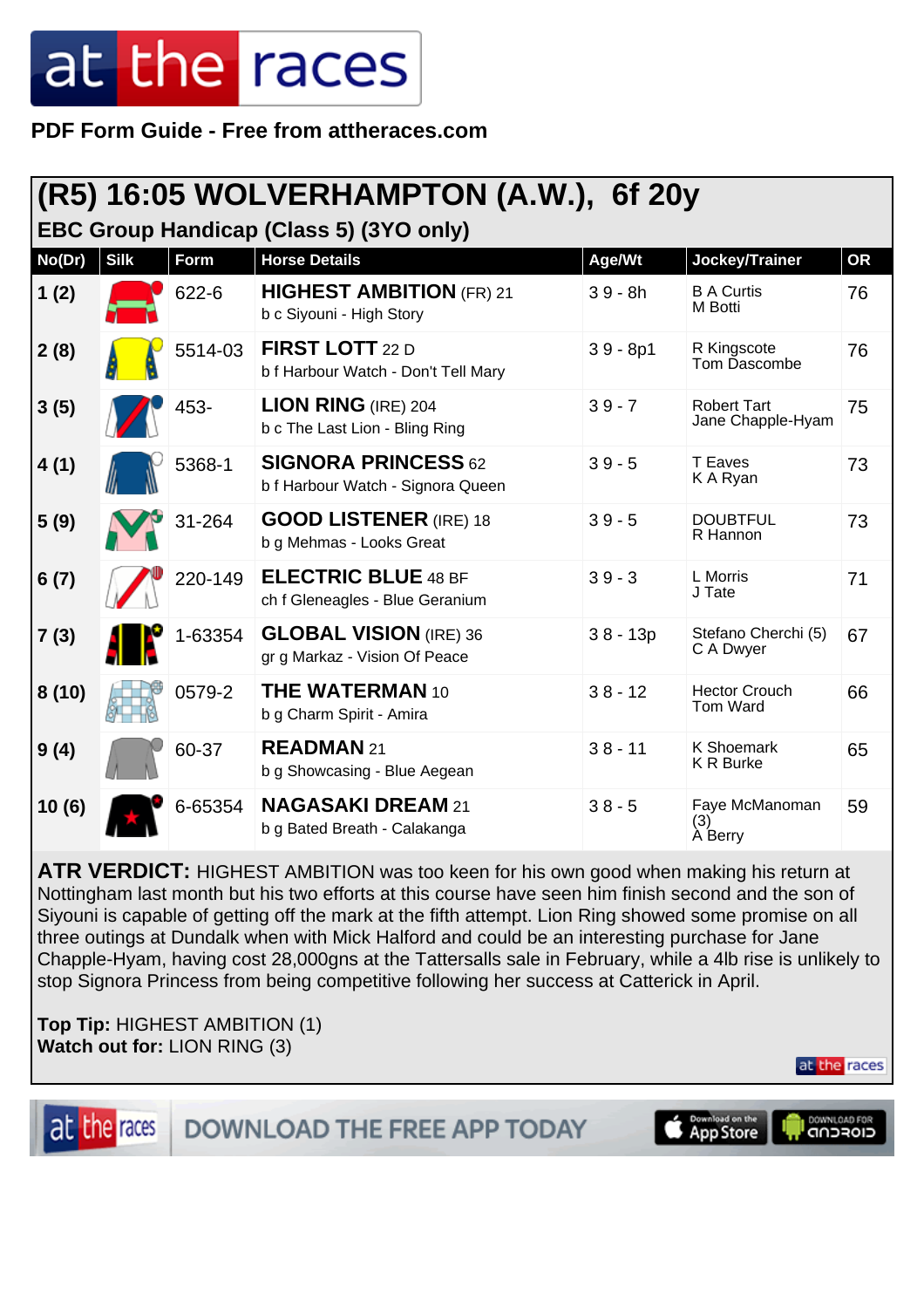**PDF Form Guide - Free from attheraces.com**

| (R6) 16:40 WOLVERHAMPTON (A.W.), 1m 4f 51y<br>Free Football Tips At WhatAcca.com Fillies' Handicap (Class 5) (3YO plus) |             |         |                                                                 |            |                                       |           |  |
|-------------------------------------------------------------------------------------------------------------------------|-------------|---------|-----------------------------------------------------------------|------------|---------------------------------------|-----------|--|
| No(Dr)                                                                                                                  | <b>Silk</b> | Form    | <b>Horse Details</b>                                            | Age/Wt     | Jockey/Trainer                        | <b>OR</b> |  |
| 1(1)                                                                                                                    |             | 790180  | <b>ALCHEMYSTIQUE</b> (IRE) 8 D<br>b f Authorized - Nice To Know | $49 - 13t$ | Mark Crehan (3)<br>J Tuite            | 61        |  |
| 2(3)                                                                                                                    |             | 4245-3  | <b>ENVEGA 21</b><br>b f Lope De Vega - Ennaya                   | $39 - 7$   | Rob Hornby<br>R M Beckett             | 70        |  |
| 3(5)                                                                                                                    |             | 41-1157 | LADYWOOD (IRE) 3 C D<br>b f Dark Angel - Beneventa              | $39 - 6$   | <b>B A Curtis</b><br>M Johnston       | 69        |  |
| 4(4)                                                                                                                    |             | 788-413 | <b>KALMA 32</b><br>b f Mukhadram - Peters Spirit                | $39 - 6$   | James Doyle<br>A King                 | 69        |  |
| 5(6)                                                                                                                    |             | 84759-4 | <b>MYSTIC DRAGON 11</b><br>ch m Intello - Portrait              | $59 - 3t$  | L Morris<br>Mrs I Gansera-<br>leveque | 51        |  |
| 6(2)                                                                                                                    |             | 04262/5 | <b>AUSSIE BREEZE 13</b><br>ch m Australia - Terre Du Vent       | $59 - 2$   | Cam Hardie<br>Mrs Barclay             | 50        |  |

**ATR VERDICT:** LADYWOOD has been slightly disappointing on her last couple of starts on turf but she had landed a hat-trick on the all-weather, which included a victory here in January, and the return to an artificial surface might bring about the improvement needed. Kalma shaped when third at Nottingham as though the extra couple of furlongs here would aid her cause, while Envega could have more to offer following her return when also finishing third at the aforementioned venue.

**Top Tip:** LADYWOOD (3) **Watch out for:** KALMA (4)

at the races

at the races DOWNLOAD FOR **DOWNLOAD THE FREE APP TODAY** Download on the<br>App Store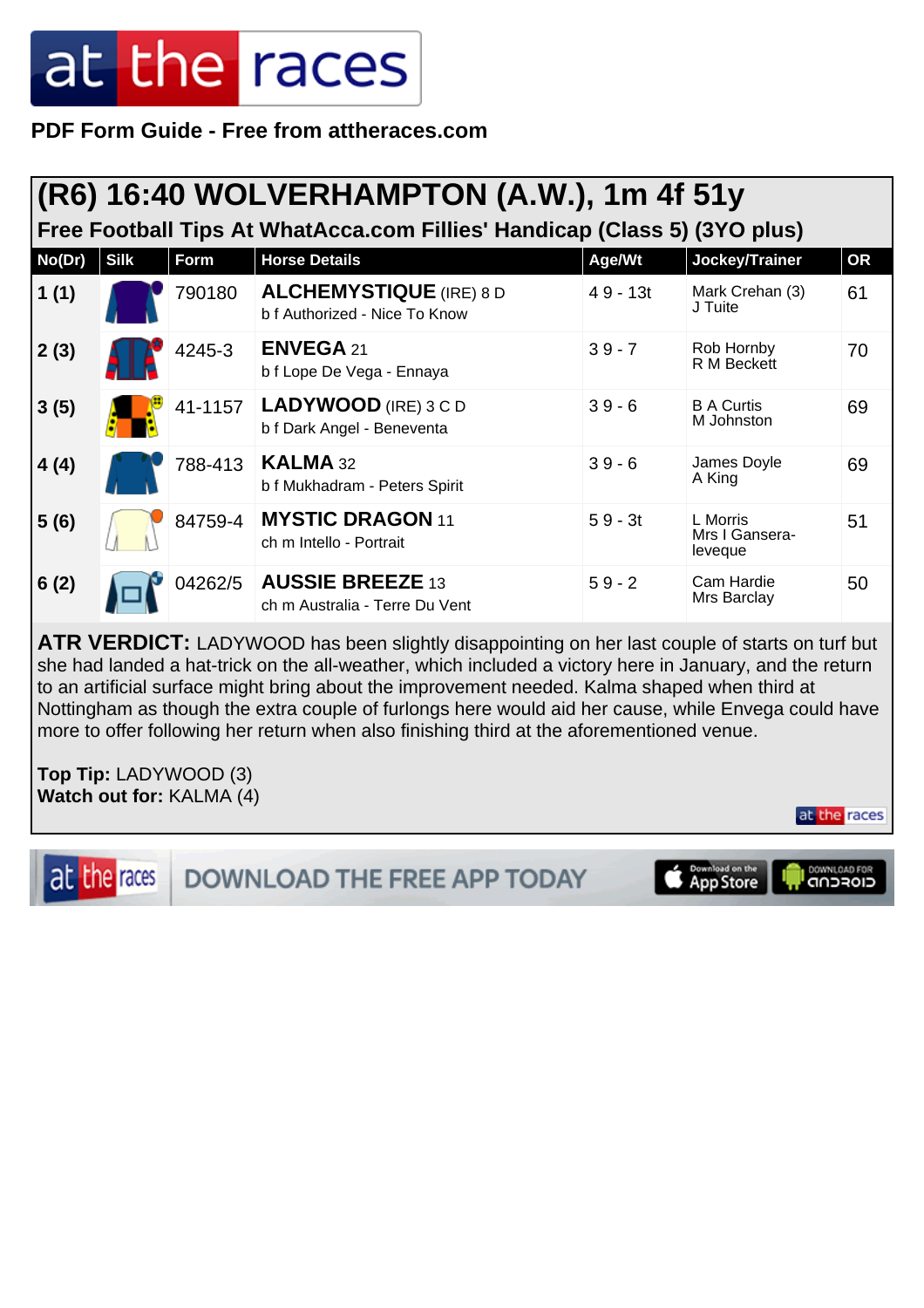**PDF Form Guide - Free from attheraces.com**

#### **(R7) 17:10 WOLVERHAMPTON (A.W.), 2m 120y**

**Download The At The Races App Handicap (Class 4) (4YO plus)**

| No(Dr) | <b>Silk</b> | Form    | <b>Horse Details</b>                                                     | Age/Wt     | Jockey/Trainer                     | <b>OR</b> |
|--------|-------------|---------|--------------------------------------------------------------------------|------------|------------------------------------|-----------|
| 1(4)   |             | 43-3214 | <b>MARGARET DUMONT</b> (IRE) 46 BF<br>b f Camelot - Sapphire Waters      | $49 - 8$   | James Doyle<br>Hugo Palmer         | 86        |
| 2(3)   |             | 3-32740 | <b>CHIPIRON</b> (FR) 26<br>ch g Rio de La Plata - Chicago May            | $59 - 7p1$ | Elle-may Croot (7)<br>Ivan Furtado | 85        |
| 3(1)   |             | 231/12  | LIVE YOUR DREAM (IRE) 17<br>b g Iffraaj - Dream Book                     | $49 - 6$   | P Cosgrave<br>S bin Suroor         | 84        |
| 4(6)   |             | 221/5   | <b>THE OLYMPIAN (IRE) 25</b><br>ch g Olympic Glory - Basira              | $59 - 5$   | <b>B A Curtis</b><br>A King        | 83        |
| 5(5)   |             | 222-428 | <b>CLOUD THUNDER 26</b><br>gr g Poet's Voice - Cloud Illusions           | $48 - 12b$ | L Morris<br>Mrs H Main             | 76        |
| 6(2)   |             | 233405/ | <b>CHEF DE TROUPE</b> (FR) 647 (38J)<br>b g Air Chief Marshal - Tazminya | $88 - 11$  | Rob Hornby<br>A L Forbes           | 75        |

**ATR VERDICT:** MARGARET DUMONT didn't appreciate fast ground when a tailed-off last at Doncaster in April so the return to the all-weather could see the filly bounce back to form. Live Your Dream bumped into a well-handicapped rival when second at York last time and he remains capable of further improvement, while The Olympian could step forward from his first run on the level in over two years at Newmarket last month.

**Top Tip:** MARGARET DUMONT (1) **Watch out for:** LIVE YOUR DREAM (3)



DOWNLOAD THE FREE APP TODAY

Download on the **DOWNLOAD FOR**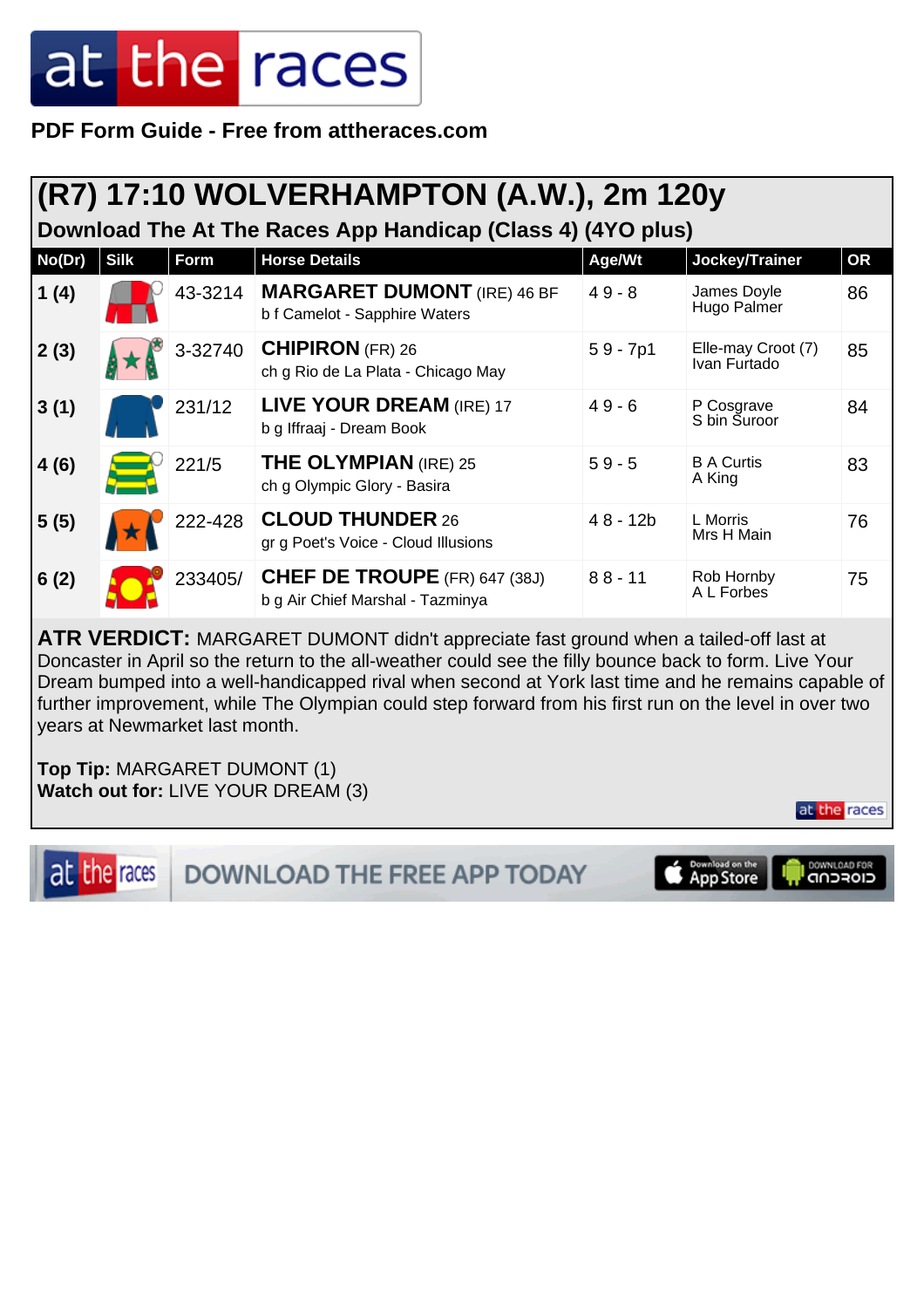| (R8) 17:20 ROSCOMMON, 1m 7f 80y<br>Connolly's RED MILLS (Pro/Am) Flat Race (Class) (4YO only) |                 |       |                                                                    |             |                                                            |           |
|-----------------------------------------------------------------------------------------------|-----------------|-------|--------------------------------------------------------------------|-------------|------------------------------------------------------------|-----------|
| <b>No</b>                                                                                     | <b>Silk</b>     | Form  | <b>Horse Details</b>                                               | Age/Wt      | Jockey/Trainer                                             | <b>OR</b> |
| 1                                                                                             |                 | $1 -$ | <b>CARRAREA 38</b><br>ch g Notnowcato - Georgina Valleya           | $412 - 0$   | Mr P Byrnes (7)<br>Emmet Mullins                           |           |
| $\mathbf{2}$                                                                                  |                 |       | <b>BARTON SNOW</b><br>b g Snow Sky - Academy Rose                  | $411 - 7$   | Mr $P$ A King $(5)$<br>W P Murphy                          |           |
| 3                                                                                             |                 | 0     | <b>BENNY THE DUKE 19</b><br>b g Libertarian - Highland Breeze      | $411 - 7$   | J B Foley (7)<br>R P Cody                                  |           |
| 4                                                                                             | $\prod_{i=1}^n$ |       | <b>COMEONARCHIE</b><br>b g Arctic Cosmos - Calimesa                | $411 - 7$   | $D$ J Hand $(7)$<br>F G Hand                               |           |
| 5                                                                                             | <b>AXE</b>      |       | <b>GOLDEN TWILIGHT</b><br>b g Dawn Approach - Great Hope           | $411 - 7$   | Ms L O'Neill<br>M Halford                                  |           |
| 6                                                                                             | Ξ               |       | <b>HE'S IN IT</b><br>ch g Sea Moon - Gurteen Flyer                 | $411 - 7$   | D E Browne (7)<br>J Larkin                                 |           |
| 7                                                                                             |                 | 9-    | <b>ONE LAST TANGO 42</b><br>ch g Ocovango - Slogan                 | $411 - 7$   | J C Gainford (7)<br>E Griffin                              |           |
| 8                                                                                             |                 | 3     | <b>OUR MAN FLINT 30</b><br>b c Alhebayeb - Quite Elusive           | $411 - 7t$  | Mr F Maguire<br>L Comer                                    |           |
| $\boldsymbol{9}$                                                                              |                 |       | <b>SAVED BY THE RIVER</b><br>b g Hallowed Crown - Mataji           | $411 - 7$   | G Brouder (7)<br>J A Nash                                  |           |
| 10                                                                                            |                 |       | <b>SOUTH BOSTON</b><br>b g Fracas - Foofaraw                       | $411 - 7$   | J C Canavan (7)<br><b>B</b> W Duke                         |           |
| 11                                                                                            |                 |       | <b>TOM SARAH EVELYN</b><br>b g Soldier of Fortune - Oscar Bird     | $411 - 7$   | Mr N McParlan (3)<br>T Gibney                              |           |
| 12                                                                                            |                 |       | <b>UNDER SUSPICION</b><br>br g Hallowed Crown - Chachalacas        | $411 - 7$   | <b>Patrick Michael</b><br>O'Brien (7)<br><b>G</b> Donnelly |           |
| 13                                                                                            |                 | 7-    | <b>WILLIE THE COO 38 BF</b><br>b g Canford Cliffs - Toto Corde Meo | 4 11 - 7h1t | Mr P W Mullins<br>W P Mullins                              |           |
| 14                                                                                            |                 | 60-   | YOULONGFORME 42<br>b g Exceed and Excel - Line Ahead               | $411 - 7$   | Mr M J M O'Sullivan<br>(7)<br>Michael G Kennedy            |           |
| 15                                                                                            |                 | 9     | <b>HOLLOW SPARK 26</b><br>b f Beat Hollow - Sliabh Na Muice        | $411 - 0$   | Mr C M Healy (7)<br>E Doyle                                |           |
| 16                                                                                            |                 | 3     | <b>WHISPERING PINES 23</b><br>b f Walk In The Park - Whisper Rock  | $411 - 0$   | Mr T Hamilton<br>Joseph P O'Brien                          |           |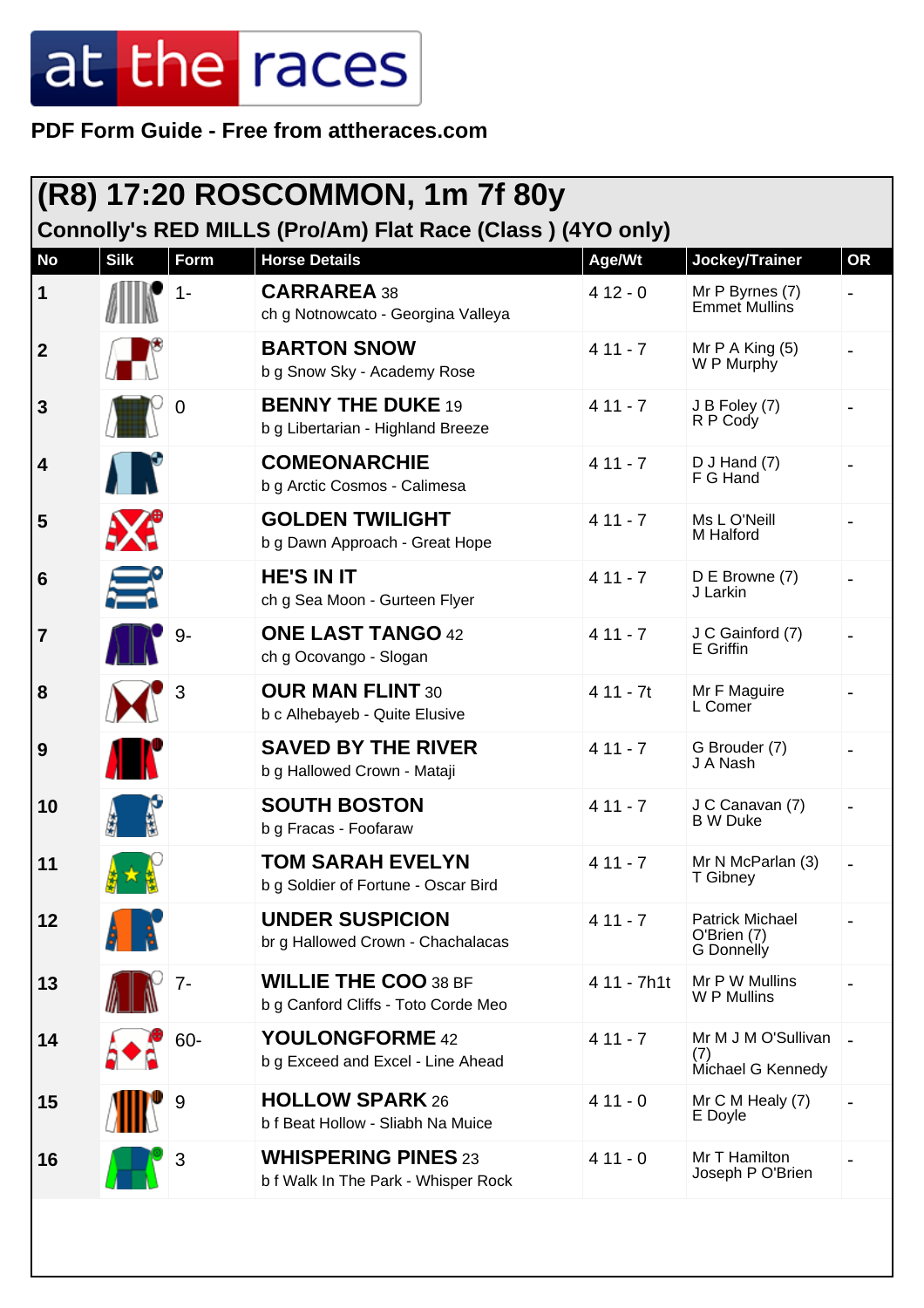| (R2) 17:30 WETHERBY, 7f |             |             |                                                                                |            |                                           |           |
|-------------------------|-------------|-------------|--------------------------------------------------------------------------------|------------|-------------------------------------------|-----------|
|                         |             |             | Follow RacingTV On Twitter Novice Median Auction Stakes (Class 6) (3YO to 4YO) |            |                                           |           |
| No(Dr)                  | <b>Silk</b> | Form        | <b>Horse Details</b>                                                           | Age/Wt     | Jockey/Trainer                            | <b>OR</b> |
| 1(4)                    |             |             | <b>BRIGHT DAWN (IRE)</b><br>b g Helmet - Skywards Miles                        | $49 - 12$  | Connor Murtagh (3)<br><b>B S Rothwell</b> |           |
| 2(2)                    |             | $8/7 -$     | <b>POWER POINT 318</b><br>br g Cable Bay - Frabjous                            | $49 - 12$  | S H James<br>J S Wainwright               |           |
| 3(8)                    |             | 7-          | <b>SANDY B 303</b><br>ch f Monsieur Bond - China Cherub                        | $49 - 7$   | J P Sullivan<br>Mrs R Carr                |           |
| 4(7)                    |             |             | <b>ARKAIG TREASURE (IRE)</b><br>gr c Kendargent - Dubai                        | $39 - 2$   | J Garritty<br>R A Fahey                   |           |
| 5(3)                    |             | 632         | <b>EL PICARO (IRE) 17</b><br>b g Dragon Pulse - Ice On Fire                    | $39 - 2$   | <b>Jack Mitchell</b><br>Tom Clover        | 74        |
| 6(11)                   |             | 94          | <b>FROG AND TOAD (IRE) 10</b><br>b g Mehmas - Fast Pick                        | $39 - 2$   | D Nolan<br>D O'Meara                      |           |
| 7(1)                    |             |             | <b>HOMER STOKES</b><br>b g Stimulation - Thicket                               | $39 - 2$   | Jason Hart<br>T D Barron                  |           |
| 8(12)                   |             |             | <b>LOBO DEL MAR</b><br>b g Fountain Of Youth - Apache Glory                    | $39 - 2t1$ | <b>DOUBTFUL</b><br>J T Stimpson           |           |
| 9(15)                   |             |             | <b>MCCANN THE MAN 8</b><br>b g Fountain Of Youth - Rememberance Day            | $39 - 2$   | E J Walsh<br>Luke Mcjannet                |           |
| 10<br>(13)              |             |             | <b>MIGHTY MICKY (IRE)</b><br>b g Coulsty - Caherassdotcom                      | $39 - 2$   | T Hamilton<br>Micky Hammond               |           |
| 11 (5)                  |             | $\mathbf 0$ | <b>POPPY ROYALE 22</b><br>b g Poet's Voice - No Poppy                          | $39 - 2$   | D Allan<br>T D Easterby                   |           |
| 12(6)                   |             | $0 - 4$     | <b>SANDERLIN</b> (IRE) 22<br>ch g Footstepsinthesand - Coppertop               | $39 - 2t1$ | G Lee<br>M Dods                           |           |
| 13<br>(14)              |             | 3           | <b>TOMMASO</b> (IRE) 22<br>b g Bobby's Kitten - Aseela                         | $39 - 2$   | Harrison Shaw<br><b>Stef Keniry</b>       |           |
| 14<br>(10)              |             |             | <b>BONNIE BANJO</b><br>b f Requinto - Island Music                             | $38 - 11$  | D Fentiman<br>J Mackie                    |           |
| 15 (9)                  |             |             | <b>RED AMAPOLA</b><br>b f Marcel - Si Belle                                    | $38 - 11$  | Joanna Mason (3)<br>Micky Hammond         |           |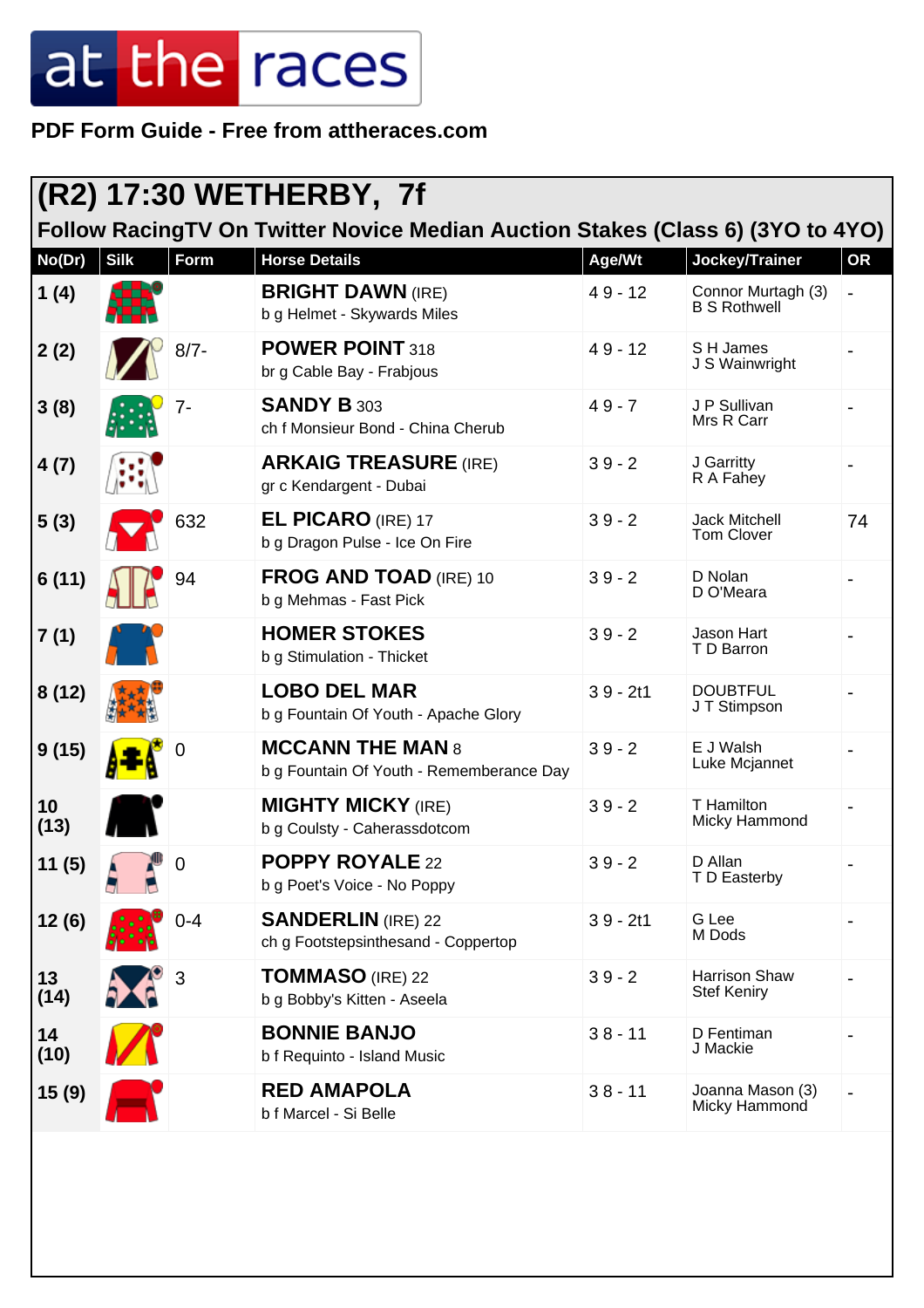**PDF Form Guide - Free from attheraces.com**

#### **(R8) 17:40 WOLVERHAMPTON (A.W.), 1m 1f 104y Grand Theatre Wolverhampton Handicap (Class 6) (4YO plus)**

| No(Dr) | <b>Silk</b> | Form         | <b>Horse Details</b>                                                   | Age/Wt     | Jockey/Trainer                         | <b>OR</b> |
|--------|-------------|--------------|------------------------------------------------------------------------|------------|----------------------------------------|-----------|
| 1(1)   |             | 32856/3      | <b>PEARLY PRINCE 15</b><br>b g Cockney Rebel - Princess Raya           | $99 - 9$   | James Doyle<br>S Curran                | 62        |
| 2(4)   |             | 492301       | <b>DIAMOND JILL (IRE) 15 CD</b><br>b f Footstepsinthesand - Sindiyma   | $49 - 7$   | R Kingscote<br>Sarah Hollinshead       | 60        |
| 3(6)   |             | 32042        | <b>BEYOND INFINITY 19</b><br>ch g Bated Breath - Lady Gloria           | $49 - 7$   | <b>T</b> Eaves<br>M Herrington         | 60        |
| 4(11)  |             | 3547-34      | FORUS 28 BF<br>b g Mukhadram - Anbella                                 | $49 - 6$   | <b>B A Curtis</b><br><b>Grant Tuer</b> | 59        |
| 5(7)   |             | 525369       | <b>FLIGHT COMMAND (IRE) 21</b><br>br g War Command - Regency Girl      | $49 - 4$   | L P Keniry<br>S Drinkwater             | 57        |
| 6(5)   |             | 221704       | VAN DIJK 6<br>b g Cable Bay - Stresa                                   | $49 - 4$   | Cam Hardie<br>Antony Brittain          | 57        |
| 7(2)   |             | 67095-9      | <b>MR BEAU BLUE 17</b><br>br g Brazen Beau - Precious Secret           | $49 - 4t$  | Nicola Currie<br>J A Osborne           | 57        |
| 8(8)   |             | $0/5 - 5003$ | <b>CLIPSHAM TIGER (IRE) 19</b><br>b g Bungle Inthejungle - Texas Queen | $59 - 2h$  | George Rooke (3)<br>M Appleby          | 55        |
| 9(10)  |             | U37360       | <b>CAFE MILANO 42</b><br>b g Al Kazeem - Selka                         | $49 - 1p$  | L Morris<br>S Dow                      | 54        |
| 10(3)  |             | 906405       | <b>JEDDEYD</b> (IRE) 15<br>b g Make Believe - Lady Shanghai            | $48 - 13v$ | S M Levey<br>Mark Loughnane            | 52        |
| 11(9)  |             | 378366       | <b>MAN OF VERVE (IRE) 13 CD</b><br>b g Dandy Man - She's Our Rock      | $78 - 7v$  | Laura Coughlan (5)<br>P A Kirby        | 46        |

Long Handicap: Man Of Verve 8 - 6

**ATR VERDICT:** BEYOND INFINITY produced his best effort when runner-up at Chelmsford last month and the slight drop in trip could help in his bid to gain a first career success. Diamond Jill won on her most recent outing over C&D and she has to be respected despite a 4lb rise for that success, while others for the shortlist include Pearly Prince, who was third in that aforementioned contest here, and Forus.

**Top Tip:** BEYOND INFINITY (3) **Watch out for:** DIAMOND JILL (2)

at the races





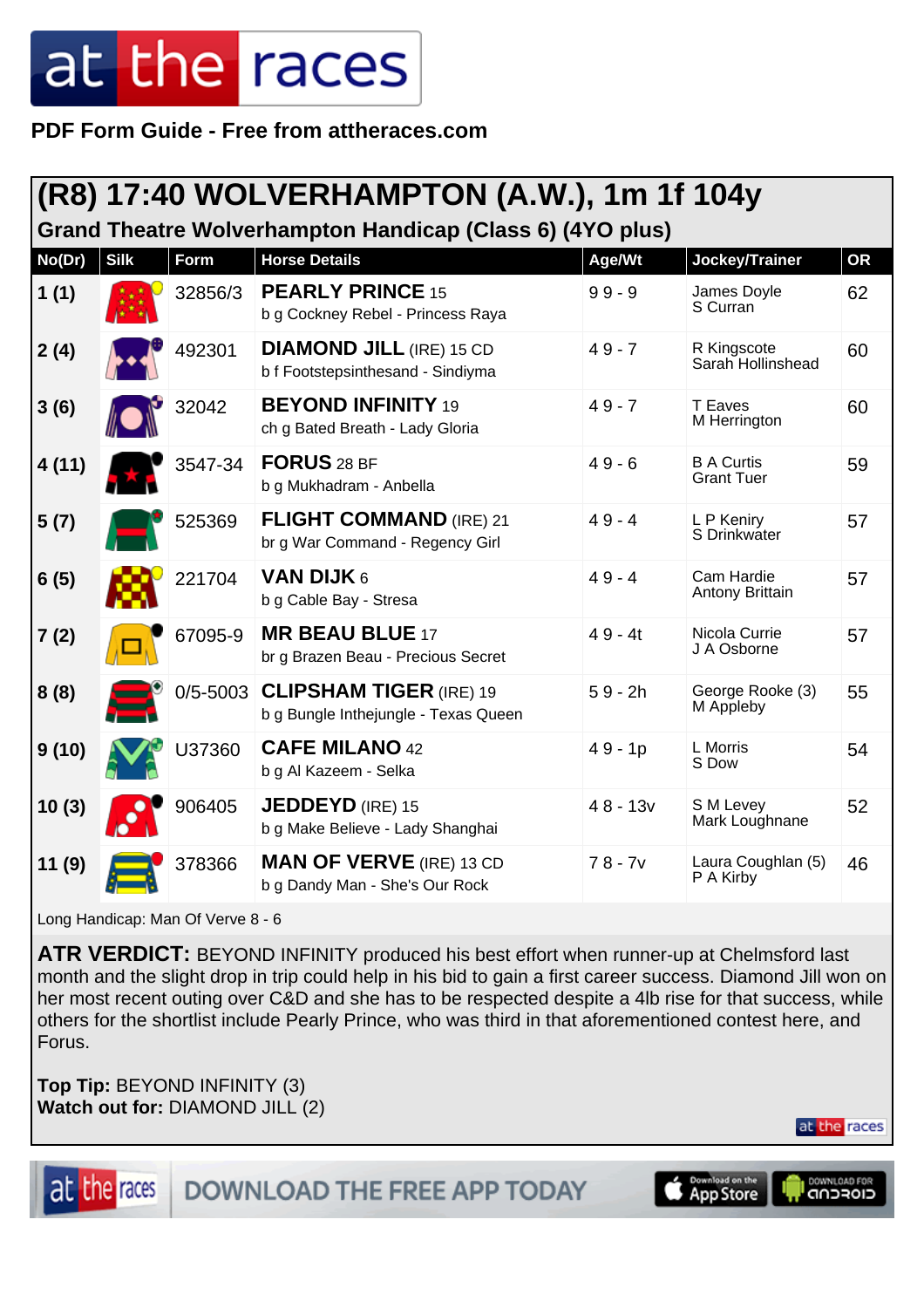| (R3) 18:00 WETHERBY, 1m<br>racingtv.com Handicap (Class 6) (3YO only) |             |          |                                                                         |            |                                          |           |
|-----------------------------------------------------------------------|-------------|----------|-------------------------------------------------------------------------|------------|------------------------------------------|-----------|
| No(Dr)                                                                | <b>Silk</b> | Form     | <b>Horse Details</b>                                                    | Age/Wt     | Jockey/Trainer                           | <b>OR</b> |
| 1(3)                                                                  |             | 376-605  | <b>STORM DREAMER 18</b><br>b c Oasis Dream - Ombre                      | $39 - 7$   | D Allan<br>E J Alston                    | 60        |
| 2(15)                                                                 |             | 9880-83  | <b>MY BOY CHARLES (USA) 27</b><br>b g Air Force Blue - Sense of Class   | $39 - 6$   | P J McDonald<br>A A Wintle               | 59        |
| 3(14)                                                                 |             | 675      | <b>CALCUTTA DREAM (IRE) 18</b><br>b g Iffraaj - Short Affair            | $39 - 6h$  | Joanna Mason (3)<br>M W Easterby         | 59        |
| 4(2)                                                                  |             | 400-962  | <b>IRON SHERIFF (IRE) 12</b><br>b g Lawman - Rebelline                  | $39 - 6$   | Ben Sanderson (3)<br>R G Fell            | 59        |
| 5(12)                                                                 |             | 871-722  | <b>MAXIMUM RISK (IRE) 10</b><br>b g Twilight Son - Hasty                | $39 - 3p$  | D Fentiman<br>T D Easterby               | 56        |
| 6(9)                                                                  |             | 551-066  | <b>CLIFFCAKE</b> (IRE) 73 D<br>b c Canford Cliffs - Cake                | $39 - 3$   | Lewis Edmunds<br>S R Bowring             | 56        |
| 7 (13)                                                                |             | 14-3545  | <b>ESTICKY END (IRE) 21</b><br>b g Estidhkaar - Hay Now                 | $39 - 3b$  | Rowan Scott<br>T D Barron                | 56        |
| 8(6)                                                                  |             | 4-04640  | <b>BRIGHT APPARITION 17</b><br>b g Charm Spirit - Katie's Diamond       | $39 - 3$   | <b>Harrison Shaw</b><br><b>K R Burke</b> | 56        |
| 9(16)                                                                 |             | 234-405  | <b>AVIOR STAR (IRE) 31</b><br>b g Requinto - Oakley Star                | $39 - 3$   | P Hanagan<br>I Jardine                   | 56        |
| 10(4)                                                                 |             | 80-65    | <b>HORACE GREASLEY</b> (IRE) 39<br>gr g Markaz - Whisper Dance          | $39 - 3$   | G Lee<br><b>Ollie Pears</b>              | 56        |
| 11<br>(11)                                                            |             | 759-06   | ZENZERO (IRE) 10<br>ch g Twilight Son - Evangelical                     | $39 - 2$   | D Nolan<br>D O'Meara                     | 55        |
| 12(8)                                                                 |             | $0 - 45$ | OH SO QUIET 56<br>b f Dutch Art - Kind Of Hush                          | $39 - 1$   | J Garritty<br>Miss J A Camacho           | 54        |
| 13(5)                                                                 |             | 30-8483  | <b>SUGARPIEHONEYBUNCH (IRE) 10</b><br>b f Fast Company - Jeewana        | $39 - 0$   | Jason Hart<br>J J Quinn                  | 53        |
| 14<br>(10)                                                            |             | 58-06    | <b>SWING LOW 12</b><br>ch g Mayson - Velvet Band                        | $39 - 0$   | S A Gray<br>D O'Meara                    | 53        |
| 15(7)                                                                 |             | 796-677  | <b>THE FAST LION (IRE) 28</b><br>b g The Last Lion - Wizz Up            | $39 - 0b1$ | J P Sullivan<br>Mrs R Carr               | 53        |
| 16(1)                                                                 |             | 0-66081  | <b>KATIE'S KITTEN (EX6) 8 D</b><br>ch f Bobby's Kitten - Freedom Reigns | $38 - 12b$ | Theodore Ladd (3)<br>M Appleby           | 51        |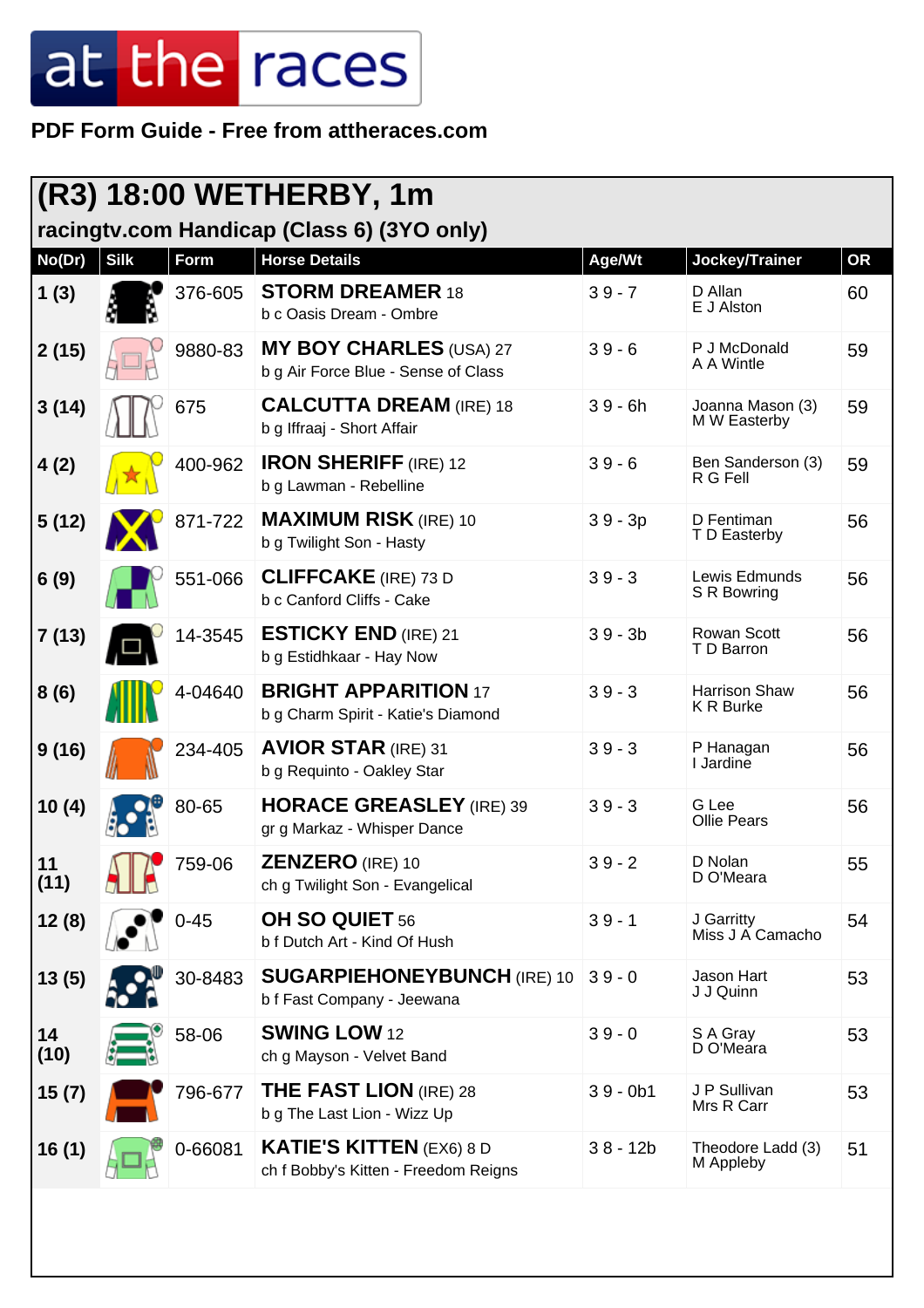**PDF Form Guide - Free from attheraces.com**

| (R3) 18:15 AYR, 1m 2f<br>Every Race Live On Racing TV Handicap (Class 5) (4YO plus) |             |         |                                                                           |            |                                     |           |  |
|-------------------------------------------------------------------------------------|-------------|---------|---------------------------------------------------------------------------|------------|-------------------------------------|-----------|--|
| No(Dr)                                                                              | <b>Silk</b> | Form    | <b>Horse Details</b>                                                      | Age/Wt     | Jockey/Trainer                      | <b>OR</b> |  |
| 1(1)                                                                                |             | 4-24455 | <b>BREGUET BOY</b> (IRE) 5 BF<br>br g Requinto - Holly Hawk               | 49 - 7p    | Callum Rodriguez<br>K Dalgleish     | 74        |  |
| 2(4)                                                                                |             | 8-34311 | <b>TRICORN</b> (IRE) 13 CD<br>b g Helmet - Special Dancer                 | 79 - 7p    | A Mullen<br>I Jardine               | 74        |  |
| 3(6)                                                                                |             | 32690-3 | <b>ROCKET ROD</b> (IRE) 57<br>b g Australia - Tessa Reef                  | $49 - 2$   | <b>Connor Beasley</b><br>G A Harker | 69        |  |
| 4(3)                                                                                |             | 65-3926 | <b>MUSAHABA 10</b><br>b g Muhaarar - Handassa                             | $49 - 1p1$ | D Tudhope<br>D O'Meara              | 68        |  |
| 5(7)                                                                                |             | 4514-36 | <b>CHIEF CRAFTSMAN 31 BF</b><br>gr g Mastercraftsman - Eurolink Raindance | $79 - 1$   | Megan Nicholls<br>T D Easterby      | 68        |  |
| 6(5)                                                                                |             | 224-833 | ZEIMAAM (IRE) 41<br>ch g Slade Power - Jathaabeh                          | $49 - 1p1$ | <b>Kevin Stott</b><br>Ed Bethell    | 68        |  |
| 7(2)                                                                                |             | 021423  | <b>AYR POET 14 C BF</b><br>b g Poet's Voice - Jabbara                     | $69 - 0$   | P Mulrennan<br>J S Goldie           | 67        |  |

**ATR VERDICT:** TRICORN is unbeaten in two starts since the cheekpieces went on (worn again tonight) and won with enough in hand at Hamilton last time to suggest that he can defy a further 6lb rise in the ratings. He is proven here, as is Ayr Poet, who placed in class 4 company at Musselburgh latest and should give another good account with his sights lowered. Zeimaam sports first-time cheekpieces and is unlikely to be far away either.

**Top Tip:** TRICORN (2) **Watch out for:** AYR POET (7)

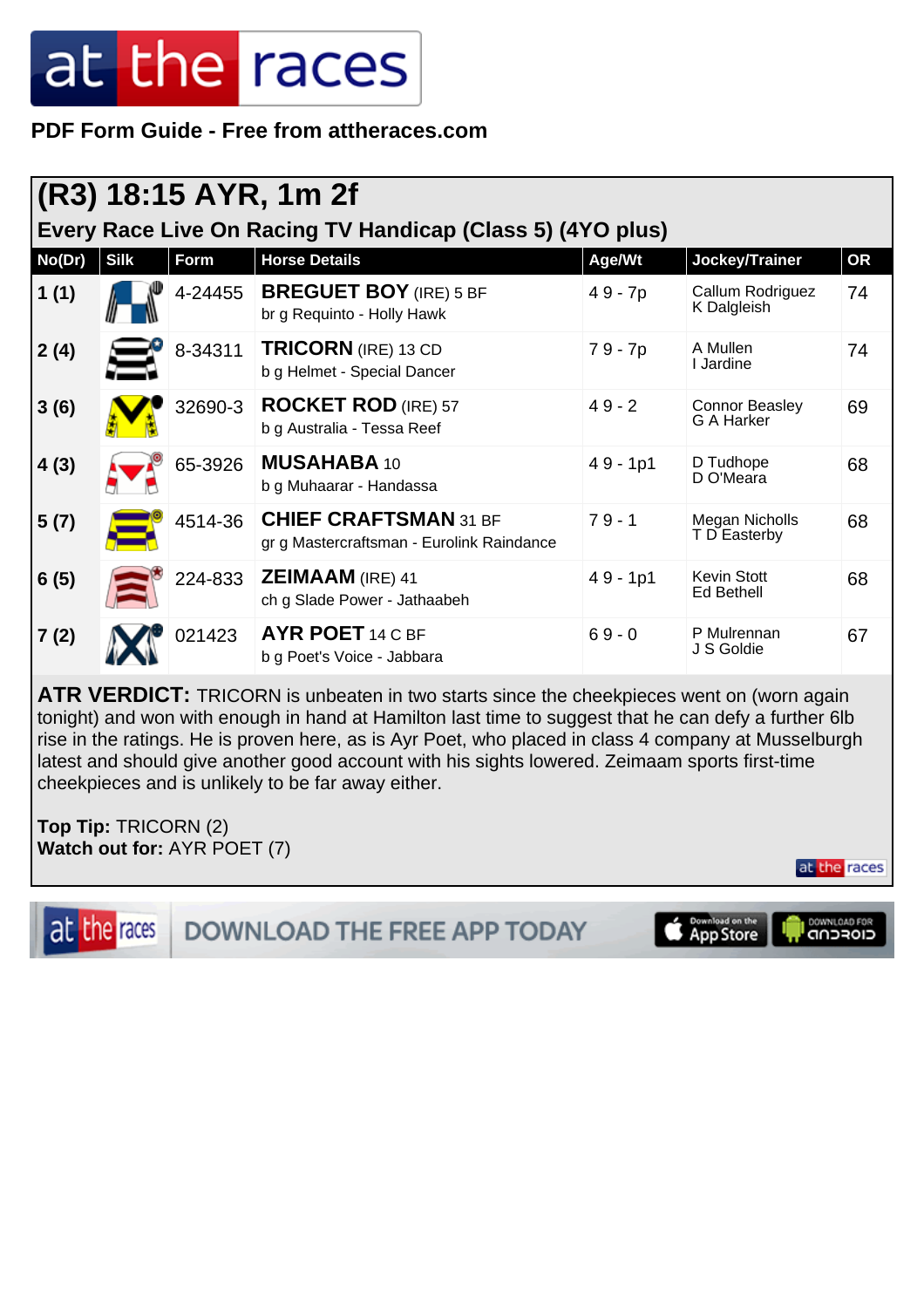|            |             |         | (R4) 18:30 WETHERBY, 1m                                               |             |                                          |           |
|------------|-------------|---------|-----------------------------------------------------------------------|-------------|------------------------------------------|-----------|
|            |             |         | Watch Race Replays At racingtv.com Handicap (Class 5) (4YO plus)      |             |                                          |           |
| No(Dr)     | <b>Silk</b> | Form    | <b>Horse Details</b>                                                  | Age/Wt      | Jockey/Trainer                           | <b>OR</b> |
| 1(14)      |             | 4848-61 | <b>GULF OF POETS (EX4) 5 D</b><br>b g Oasis Dream - Sandglass         | $99 - 11t$  | Harrison Shaw<br>M W Easterby            | 74        |
| 2(12)      |             | 609-870 | <b>HOT SUMMER 31 D</b><br>b g Hot Streak - Lahqa                      | $49 - 9b1$  | P Hanagan<br>Mark Loughnane              | 72        |
| 3(7)       |             | 1050-79 | <b>THECHILDREN'STRUST</b> (IRE) 89 D<br>br g Society Rock - Estemaala | $69 - 9$    | T Hamilton<br>Ronald Thompson            | 72        |
| 4(4)       |             | 3126-76 | <b>JOHN CLARE (IRE) 46</b><br>b g Poet's Voice - Specialty            | $59 - 6$    | D C Costello<br>Mrs P Sly                | 69        |
| 5(8)       |             | 70-8907 | <b>CLUB WEXFORD</b> (IRE) 5 CD<br>b g Lawman - Masnada                | $109 - 6$   | Jason Hart<br>R G Fell                   | 69        |
| 6(6)       |             | 4659-40 | <b>MOTARAJEL 46 D</b><br>b g Camacho - Vereri Senes                   | $49 - 5$    | D Fentiman<br>T D Easterby               | 68        |
| 7(2)       |             | 112317  | <b>SUSIE JAVEA 13 D</b><br>b f Coach House - Charlevoix               | $49 - 5$    | G Lee<br><b>Ollie Pears</b>              | 68        |
| 8(3)       |             | 143531  | <b>SIX STRINGS 10</b><br>b g Requinto - Island Music                  | $79 - 2$    | S H James<br><b>Grant Tuer</b>           | 65        |
| 9(1)       |             | 729000/ | <b>THORNABY NASH 547 CD</b><br>br g Kheleyf - Mistress Twister        | $109 - 1$   | Josephine Gordon<br>C J Teague           | 64        |
| 10(9)      |             | 863-605 | <b>ARRANMORE 10</b><br>b g Oasis Dream - Ceisteach                    | $49 - 1h1$  | D Nolan<br>D O'Meara                     | 64        |
| 11<br>(10) |             | 124447- | FITZROVIA 210 D<br>br g Poet's Voice - Pompey Girl                    | $68 - 13$   | Elisha Whittington<br>(5)<br>Èd De Giles | 62        |
| 12(5)      |             | 81-3669 | <b>RISAALAAT</b> (IRE) 10<br>b m Mukhadram - Naadrah                  | $58 - 13p1$ | R Ffrench<br>Mr M T Walford              | 62        |
| 13<br>(11) |             | 68-8087 | <b>CITY WANDERER (IRE) 20 D</b><br>b g Kodiac - Viletta               | $58 - 13$   | J P Sullivan<br>Mrs R Carr               | 62        |
| 14<br>(13) |             | 56-6366 | <b>VIVA VOCE</b> (IRE) 7 BF<br>b g Intense Focus - Moonbi Haven       | $48 - 9$    | <b>Rowan Scott</b><br>T D Barron         | 58        |